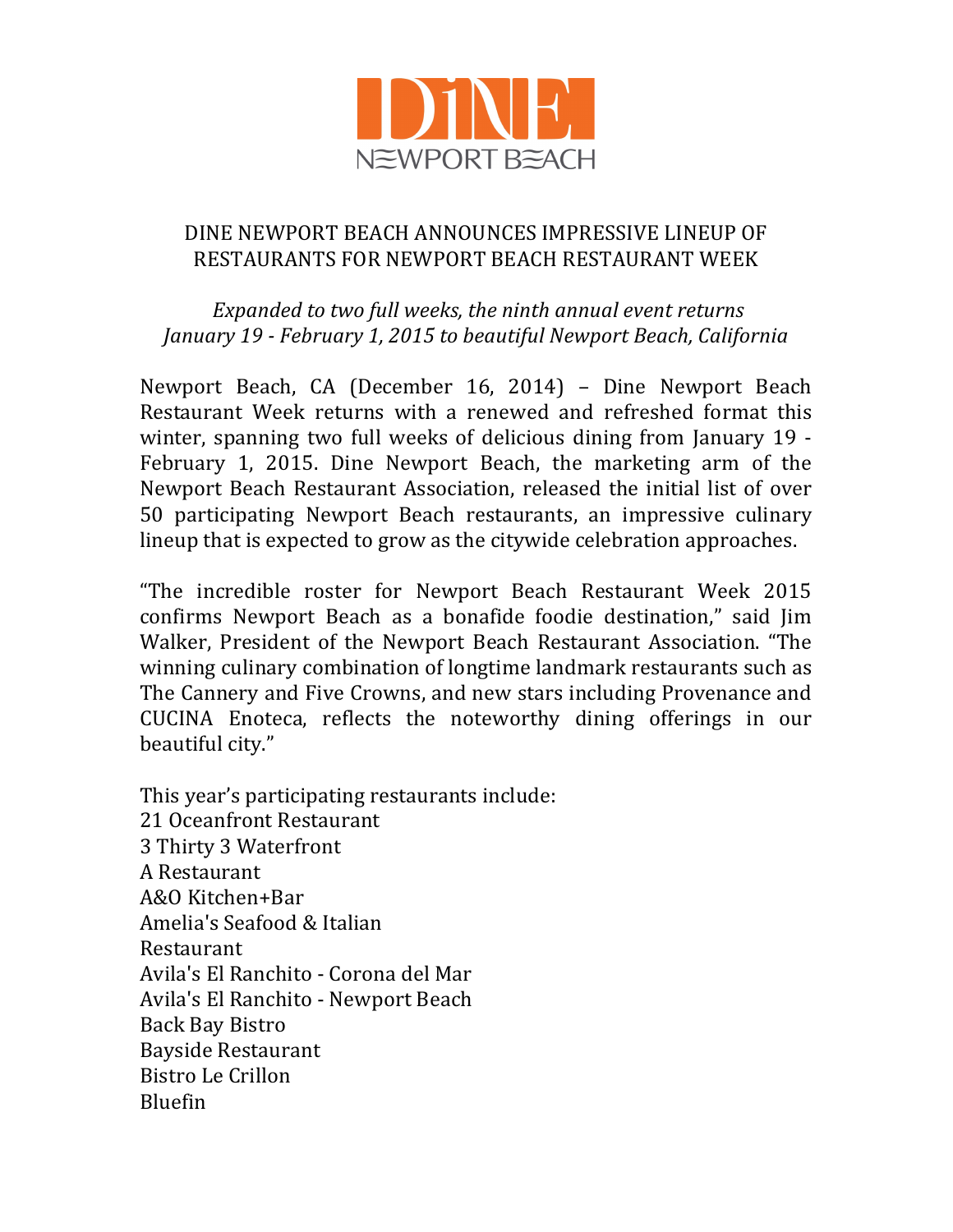Canaletto Ristorante Veneto Coliseum Pool & Grill Crow Burger Kitchen Cucina Alessa CUCINA enoteca FIG & OLIVE Five Crowns Restaurant Fleming's Prime Steakhouse & Wine Bar Fly N Fish Oyster Bar & Grill Great Maple Harborside Restaurant & Grand Ballroom Lark Creek Newport Beach Modo Mio Cucina Rustica Muldoon's Irish Pub Nesai Restaurant Newport Landing Restaurant Oak Grill Pelican Grill Pescadou Bistro Pizza Nova Port Restaurant and Bar Provenance Red O Mexican Cuisine by Rick Bayless Rothschild's Restaurant Roy's Hawaiian Fusion Cuisine Royal Thai Cuisine Rusty Pelican Settebello Pizzeria Napoletana SOL Cocina Summer House Tamarind of London The Beachcomber At Crystal Cove The Bungalow Restaurant The Cannery Seafood of The Pacific The Crow Bar & Kitchen The Sliding Door Cafe & Bakery The Village Inn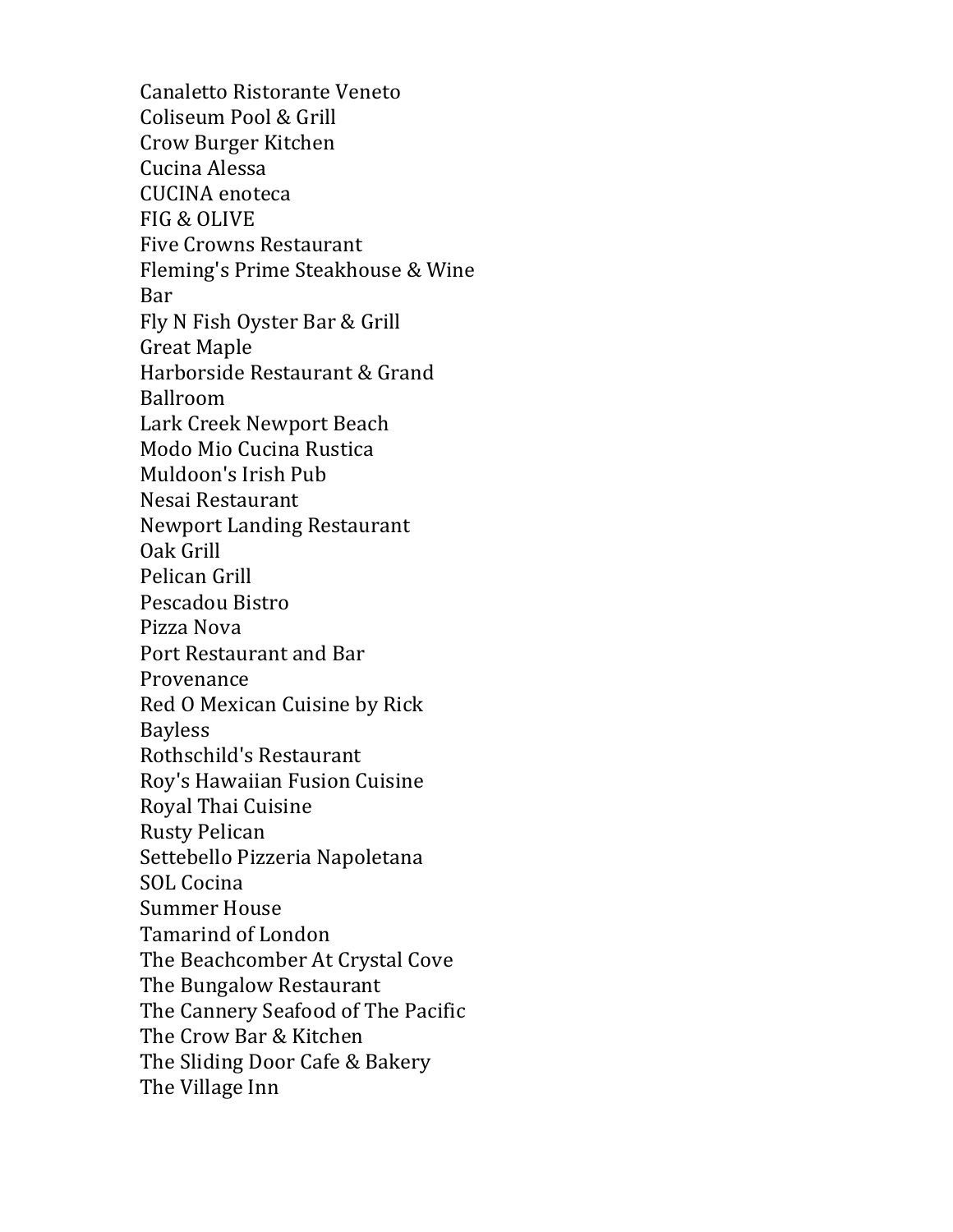The Waffle Affair Tommy Bahama's Island Grille True Food Kitchen Waterline Newport Beach Woody's Wharf

Please visit www.DineNB.com for up-to-the-minute listings.

"We are thrilled to be part of Newport Beach Restaurant Week for the first time in 2015," said Chef Rick Bayless. "We look forward to both locals and visitors experiencing RED O, and to share our special Restaurant Week menus with our loyal regulars."

In addition to expanding the event to two full weeks, Dine Newport Beach Restaurant Week is offering added menu price points. Lunch menus are \$10, \$15, \$20 and \$25, and dinner menus for \$20, \$30, \$40 and \$50, and new Restaurant Week menus will be added daily on the Dine Newport Beach website.

"Newport Beach Restaurant Week will showcase a variety of unique dining experiences and cuisines ranging from American favorites to authentic ethnic fare and formal fine dining to hip and sandy-feetcasual," says Polly Peak, Director of Dine Newport Beach. "Restaurants in various neighborhoods throughout the city – from Balboa Island to Corona del Mar to Balboa Village and Fashion Island – will entice both casual diners and foodies alike to enjoy meals from talented chefs at a great value."

## About Newport Beach Restaurant Week

Newport Beach Restaurant Week is a two-week dining event from January 19 through February 1, 2015, that showcases Newport Beach as a premier dining destination. Diners will experience the diversity and quality of culinary experiences the seaside community has to offer. Presented by Dine Newport Beach, the cooperative marketing program for the Newport Beach Restaurant Association, Restaurant Week aims to drive business and new customers to neighborhood restaurants in Newport Beach. For more information visit www.DineNB.com.

Follow Dine Newport Beach on:

• Facebook: https://www.facebook.com/dinenewportbeach